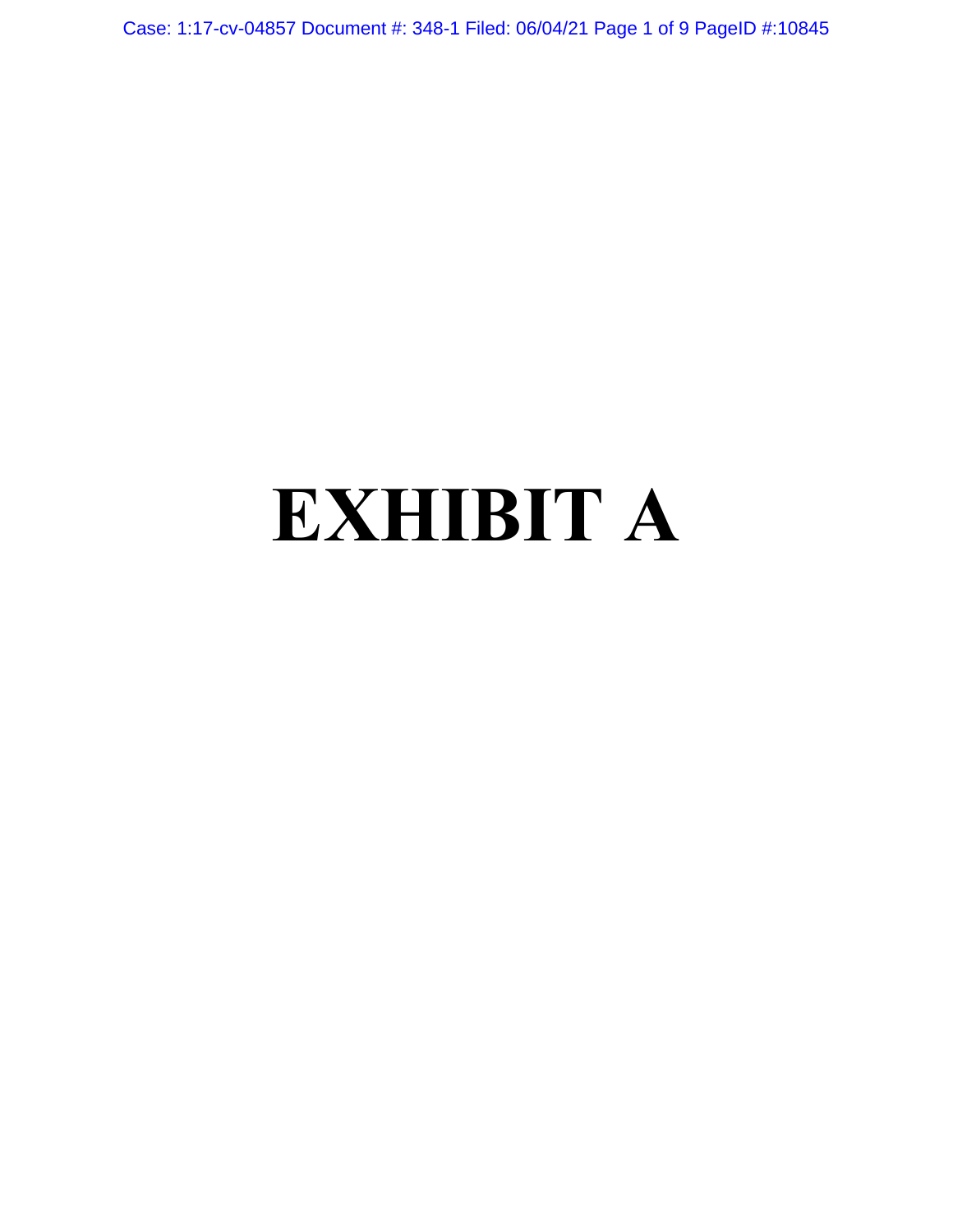## **IN THE UNITED STATES DISTRICT COURT NORTHERN DISTRICT OF ILLINOIS EASTERN DIVISION**

| LEINANI DESLANDES, on behalf of herself<br>and all others similarly situated,                                                                                                                                                                              |                                                            |
|------------------------------------------------------------------------------------------------------------------------------------------------------------------------------------------------------------------------------------------------------------|------------------------------------------------------------|
| Plaintiff,                                                                                                                                                                                                                                                 | Case No. 17-cv-04857                                       |
| V.<br>McDONALD'S USA, LLC, a Delaware limited<br>liability company, McDONALD'S<br>CORPORATION, a Delaware corporation; and<br>DOES 1 through 10, inclusive,<br>Defendants.<br>STEPHANIE TURNER, on behalf of herself<br>and all others similarly situated, | Judge Jorge L. Alonso<br>Magistrate Judge M. David Weisman |
| Plaintiff,                                                                                                                                                                                                                                                 | Case No. 19-cv-05524                                       |
| V.<br>McDONALD'S USA, LLC, a Delaware limited<br>liability company, and McDONALD'S<br>CORPORATION, a Delaware corporation,<br>Defendants.                                                                                                                  | Judge Jorge L. Alonso<br>Magistrate Judge M. David Weisman |
|                                                                                                                                                                                                                                                            |                                                            |

# **DEFENDANTS' SUR-REPLY IN OPPOSITION TO PLAINTIFFS' REPLY IN SUPPORT OF CLASS CERTIFICATION**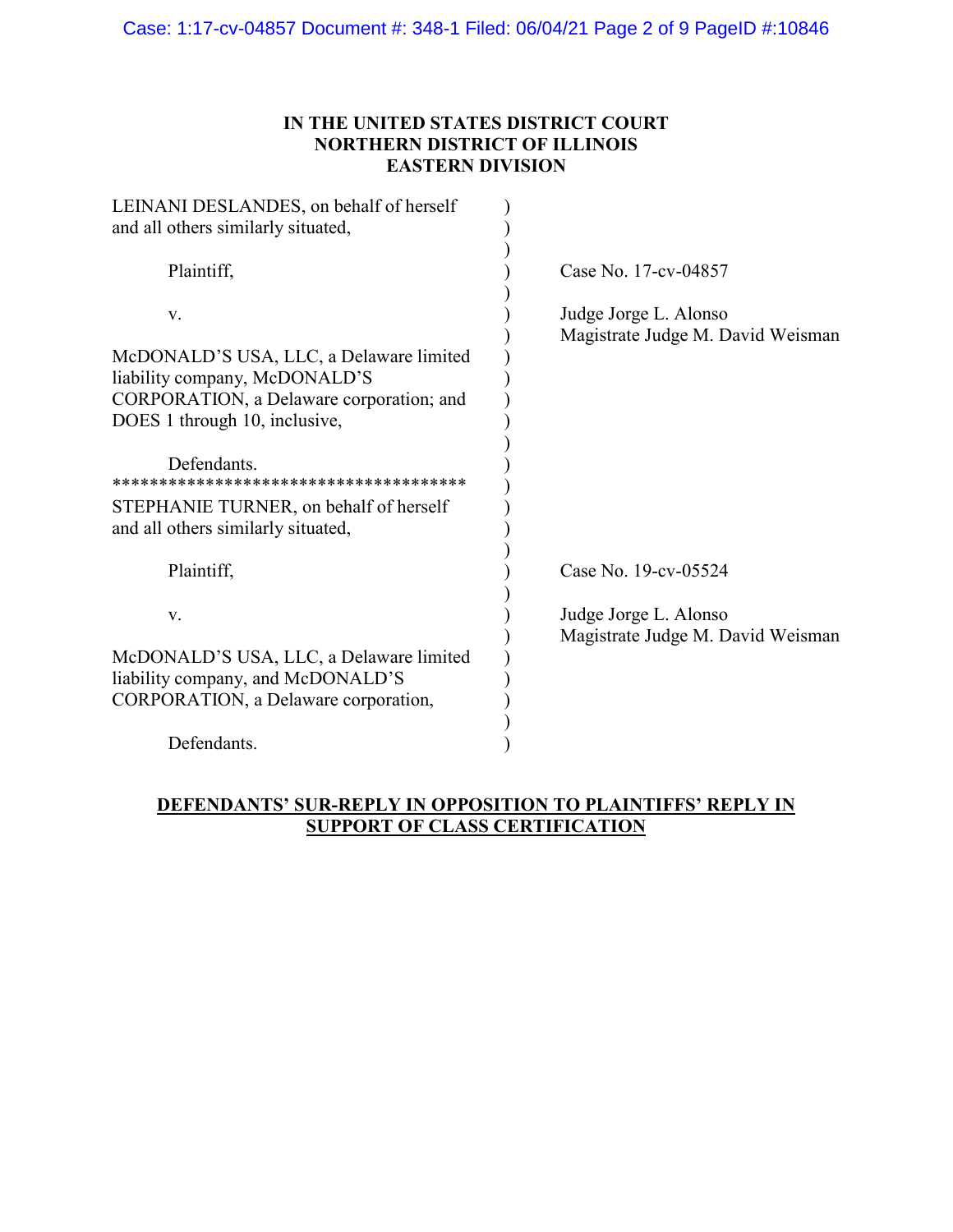#### Case: 1:17-cv-04857 Document #: 348-1 Filed: 06/04/21 Page 3 of 9 PageID #:10847

Plaintiffs accuse each and every one of the more than 2,000 McDonald's franchisees of joining a nationwide conspiracy to suppress wages—yet they took no depositions of any McDonald's franchise owner/operators or franchisee employees before filing their motion for class certification. They did not even bother to depose anyone who worked with either of the named Plaintiffs. And that is true notwithstanding the fact that Plaintiffs identified "current and former employees" of their McDonald's franchise restaurants as witnesses likely to have discoverable information in support of Plaintiffs' claims on their own Rule 26 disclosures, *see* Exs. 1, 2.[\\*](#page-2-0)

Defendants, for their part, understood that the critical questions of agreement, injury, causation, and damages in this case depend on the circumstances of each restaurant and each employee, a fact that bears directly on the unsuitability of this case for class-based adjudication. Accordingly, Defendants submitted declarations from two franchisees and three franchisee employees in support of their opposition to Plaintiffs' motion. Only then did Plaintiffs finally seek franchisee discovery, and they deposed all five declarants. Higney Decl. ¶¶ 2-9. Plaintiffs' reply brief selectively cites portions of that testimony, taking excerpts out of context or misconstruing them to support their arguments. Dkt. 346 at 3, 8, 11. A more complete snapshot reveals the full picture: the deposition testimony confirms what the declarants attested to in their sworn declarations (*see*  Higney Decl. Table 1) and demonstrates why this case cannot be litigated as a class action.

**1. The declarants' testimony confirms that competition within local labor markets dictates employee pay and that there is no separate market for McDonald's-trained workers.**  All declarants, each of whom had responsibility for hiring or overseeing the hiring of employees at their respective franchised restaurant(s), testified that their restaurants competed with a broad range of other employers for employees within a local geographic area. *See*, *e.g*., Ex. 3, Groen Dep. 96:10-97:12; Ex. 4, Lopez Dep. 146:23-147:13; Ex. 5, Vidler Dep. 221:15-222:10; Ex 6, Miller Dep. 155:23-156:21; Ex. 7, Watson Dep. 115: 4-23. Moreover, the witnesses unequivocally

 $\overline{a}$ 

<span id="page-2-0"></span><sup>\*</sup> All "Ex." citations refer to exhibits attached to the Declaration of Caeli Higney filed in support of Defendants' motion for leave to file a sur-reply. Ms. Deslandes named Eric Vidler, Donna Miller, and Jason Watson in her Rule 26(a) disclosures. Ex. 1 at 2.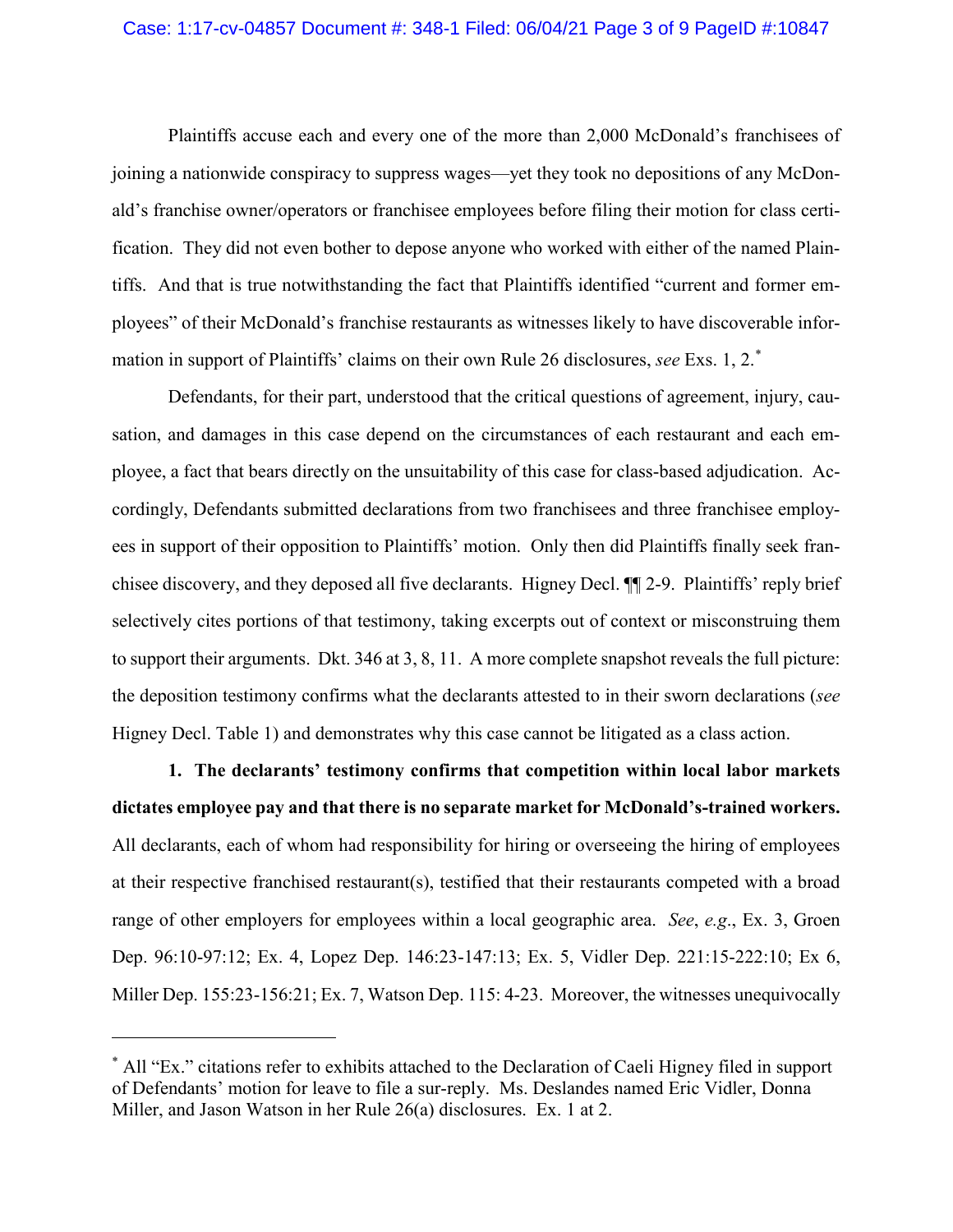#### Case: 1:17-cv-04857 Document #: 348-1 Filed: 06/04/21 Page 4 of 9 PageID #:10848

testified that they set their employees' wages based off what those local competitors were paying. *See*, *e.g*., Ex. 3, 100:11-103:5; Ex. 4, 129:6-130:7, 148:25-149:18; Ex. 5, 127:25-128:17, 130:17- 131:20; Ex. 6, 99:1-16; Ex. 7, 84:17-85:5. The makeup of those local competitors varied, leading to *different* wages in different local areas, which confirms that Plaintiffs' failure to analyze the impact of the alleged conspiracy in local labor markets is fatal to their class certification bid. *See* Ex. 3, 100:6-101:23; Ex. 4, 147:15-148:5, 149:3-18; Ex. 5, 135:24-138:11; *see also* Dkt. 299 at Section IV.A (explaining error of failing to define any labor market, or to acknowledge local variation).

Plaintiffs make much of the fact that some declarants acknowledged that their restaurants hired from the same general labor pool as other McDonald's restaurants, but in so arguing, they ignore testimony that other restaurants lacked *any* separately-owned McDonald's restaurants within a reasonable commuting distance. Ex. 5, 142:10-144:5. And Plaintiffs also ignore critical testimony explaining that even where McDonald's restaurants owned by different operators sat in the same local labor market, they made up only a tiny fraction of the pool of competing employers—and were not typically included in the restaurants' wage benchmarking exercises—meaning their influence over what a given McDonald's franchisee decided to pay its employees was (at most) minuscule. Ex. 3, 86:11-87:12; Ex. 4, 158:19-159:10; Ex. 5, 221:10-222:10.

Plaintiffs' attempt to twist the franchisee deposition testimony to support their theory regarding the specificity of McDonald's training, Dkt. 347 Table 1, similarly misses the mark. None of the declarants testified that McDonald's training provided "primarily" McDonald's-specific skills or unique value, as Plaintiffs' expert Prof. Cappelli opined. Ex. 4, 90:20-91:16, 93:22-98:12 (an employee with previous McDonald's experience is not necessarily more valuable than one without such experience); Ex. 5, 98:1-24 (training provides skill sets that are applicable to other businesses; "people are always grabbing McDonald's managers and trying to put them in their business."). Quite to the contrary, the declarants uniformly testified that McDonald's training is applicable and valuable to a wide range of employers, undercutting Plaintiffs' theory of common harm. *See*, *e.g*., Ex. 3, 116:21-117:17; Ex. 4, 151:7-152:6; Ex. 5, 101:1-102:14; Ex. 6, 56:2-58:6,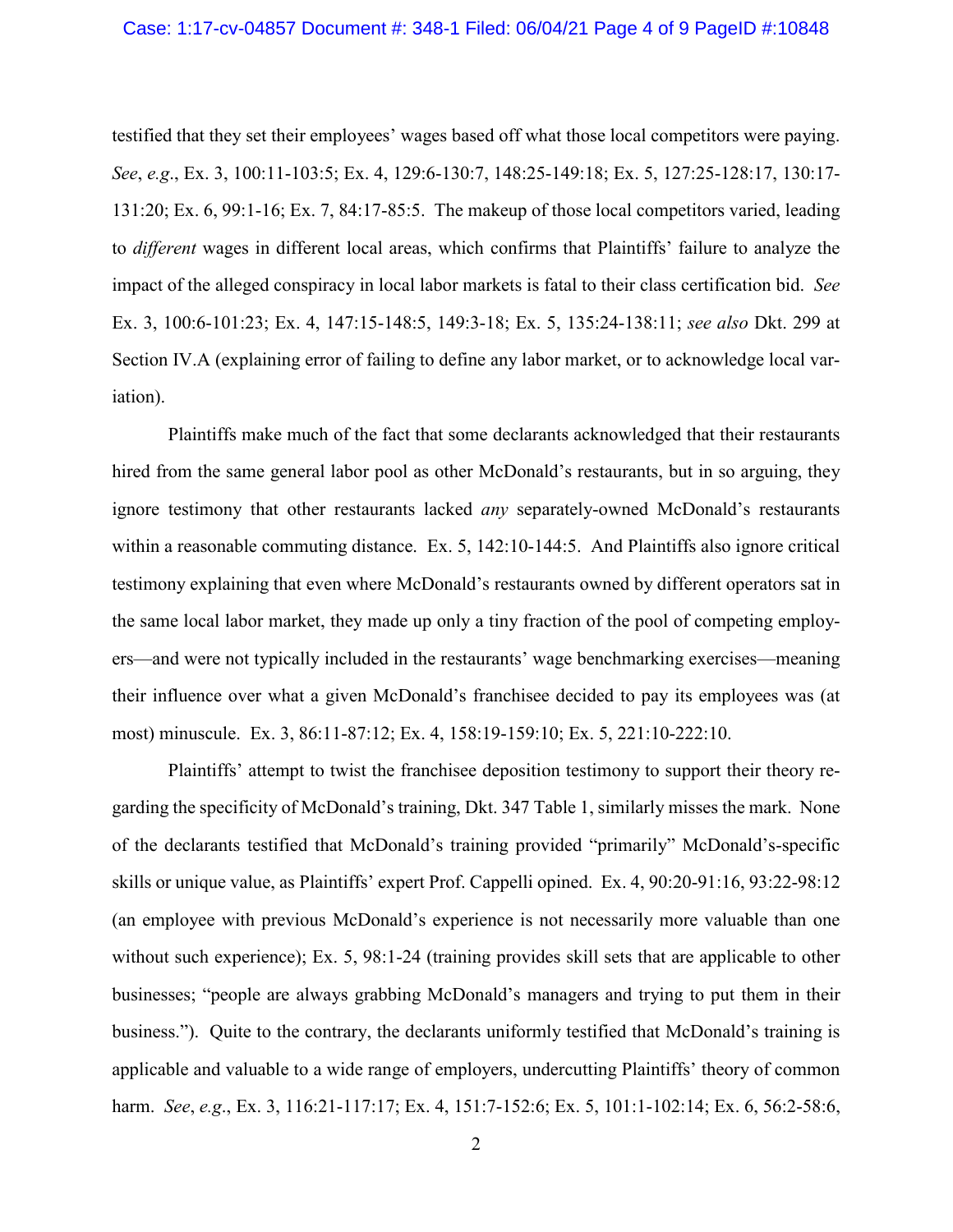77:1-5, 159:14-160:14; Ex. 7, 123:11-124:22. Similarly, declarants testified that the McDonald's training that they personally received imparted skills transferrable to other employers. Ex. 5, 97:9- 24, 99:14-100:7; Ex. 7, 75:1-76:17, 79:8-80:4. Though some agreed that it would be easier to train an employee who had previously received McDonald's training, Ex. 3, 76:15-77:3, none testified that ease of training implicated the pay decisions in their restaurants.

Far from supporting Plaintiffs' claim of a market limited to employees with McDonald'sspecific skills, the declarants' testimony demonstrates the opposite—that McDonald's restaurants compete for employees with a broad swath of local employers, regardless of whether those employees have McDonald's experience or not, and that McDonald's restaurant employees learn skills that they leverage across a variety of other jobs and employers—undercutting Plaintiffs' hypothetical market definition and theory of harm.

**2. The declarants' testimony confirms there is no common wage structure shared by all McDonald's restaurants.** The franchisee deponents also confirmed what their declarations and the documentary evidence demonstrated—there is no common wage structure connecting all 14,000 McDonald's franchise and McOpCo restaurants. Declarants who were involved in wagesetting uniformly testified that they did not base employee wages off what McOpCos—or any other McDonald's restaurants—were paying. Ex. 3, 69:24-71:14, 100:3-5, 105:12-106:5, 108:17- 109:10, 130:5-7; Ex. 4, 121:2-122:1, 129:6-130:7, 133:1-16, 149:19-150:16. Rather, as discussed above, franchise restaurants set wages independently based off local competitive conditions, and adjusted their wages to account for those conditions, as well as individualized factors, such as employee performance and availability. Ex. 3, 67:12-68:15, 101:24-103:5, 104:1-105:11, 106:6- 108:16; Ex. 4, 117:9-118:22, 148:6-23; Ex. 6, 100:10-102:6. Such testimony contradicts Plaintiffs' theory that any wage suppression would have spread throughout the entire McDonald's system as a result of a shared, common wage structure.

**3. The declarants' testimony confirms that employees were allowed to move freely between separately-owned McDonald's restaurants.** The declarants' testimony also undermines Plaintiffs' theory that the alleged conspiracy suppressed putative class member wages by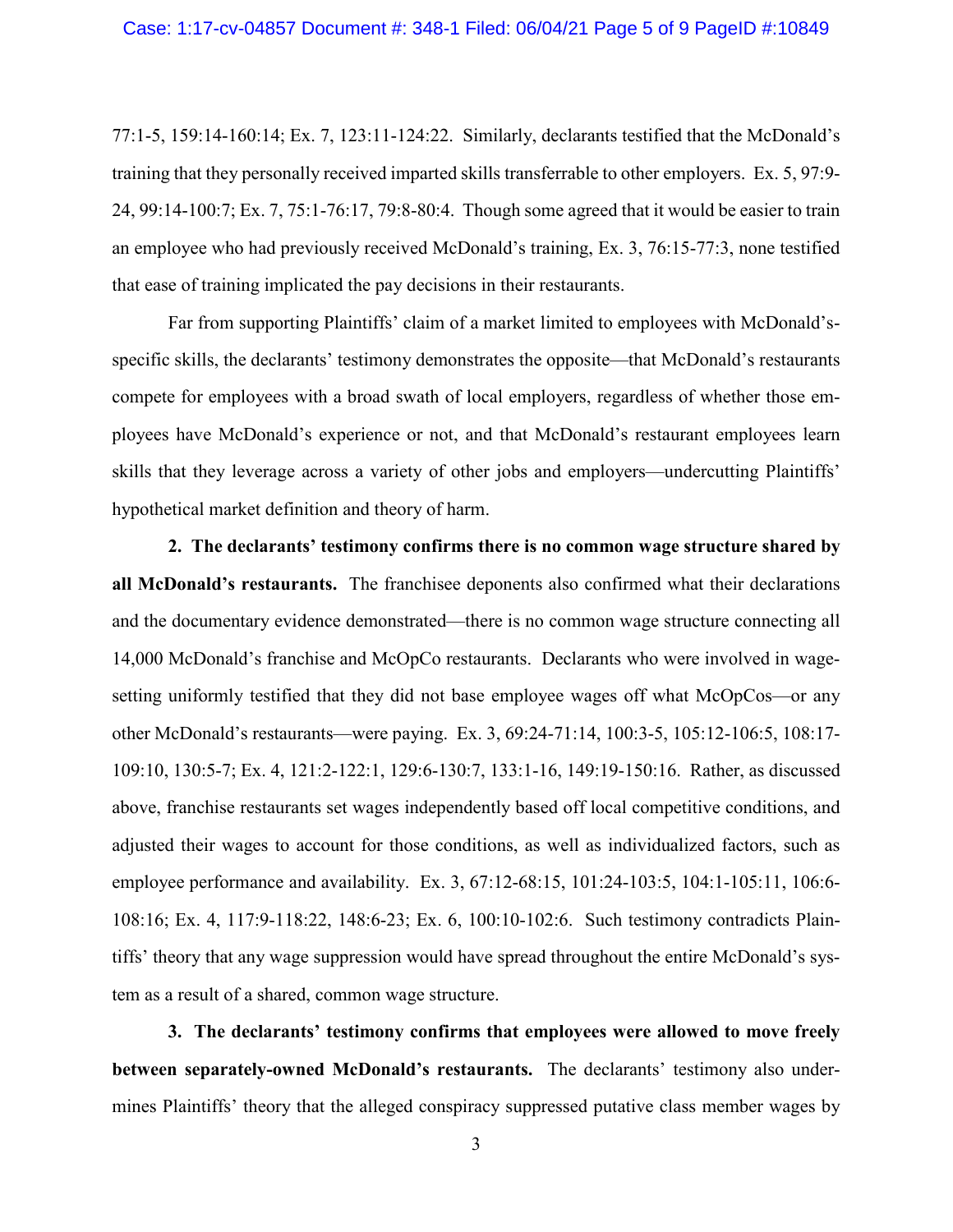#### Case: 1:17-cv-04857 Document #: 348-1 Filed: 06/04/21 Page 6 of 9 PageID #:10850

preventing them from moving between independently-owned McDonald's restaurants, thus depriving them of the ability to leverage their McDonald's-specific skills for higher pay. In fact, all witnesses testified that they were aware of McDonald's employees who moved freely between separately-owned restaurants—either with or without releases. Ex. 3, 90:12-91:6; Ex. 4, 98:14- 99:23, 109:2-111:15, 113:7-24, 156:1-157:6, 159:16-160:17; Ex. 5, 147:14-148:24, 151:1-153:21; Ex. 6, 109:4-15, 111:2-14, 157:2-159:9; Ex. 7, 92:5-94:2. In some cases, declarants testified about employees who worked at multiple separately-owned McDonald's restaurants simultaneously without issue. Ex. 4, 86:12-90:13; Ex. 5, 59:17-62:16. In other cases, they testified about affirmatively *facilitating* employee movement, for example by putting an employee in contact with another franchisee organization, Ex. 3, 72:10-73:12; Ex. 5, 141:1-142:5, or by providing release letters when requested, Ex. 3, 91:7-18; Ex. 4, 114:2-23; Ex. 5, 222:12-223:7.

In short, consistent with their declarations, the franchisee witnesses testified that they did not use or view former Paragraph 14 as a means to either limit employee movement between independently-operated McDonald's restaurants or to suppress employee wages. Ex. 3, 124:5-125:9 (did not know about Paragraph 14); Ex. 4, 103:8-104:21 (Paragraph 14 not relevant to hiring practices because "people should work where they want to work"); *id.* 106:2-109:1 (never had any interaction with McDonald's about Paragraph 14, not aware of complaints about it); *id.* 155:15-25 (Paragraph 14 "not something that was ever discussed [] in our company" or "used in any way"); *id.* 157:7-159:10 ("there's nothing stopping anyone from going to work anywhere" and Paragraph 14 had no impact on wages). This testimony undermines any finding of common impact (since, under Plaintiffs' theory, impact stems from impeded movement), or any suggestion agreement can be proved with common evidence. Rather, individualized inquiries are needed to determine whether a given franchisee joined the alleged conspiracy at all.

**4. Nothing in the declarants' testimony impeaches the reliability of their declarations.** Plaintiffs suggest that the declarations are somehow unreliable because some witnesses allegedly did not understand the purpose for which their declarations would be used. Dkt. 347, Table 3. But this ignores that the witnesses were instructed not to disclose the substance of communications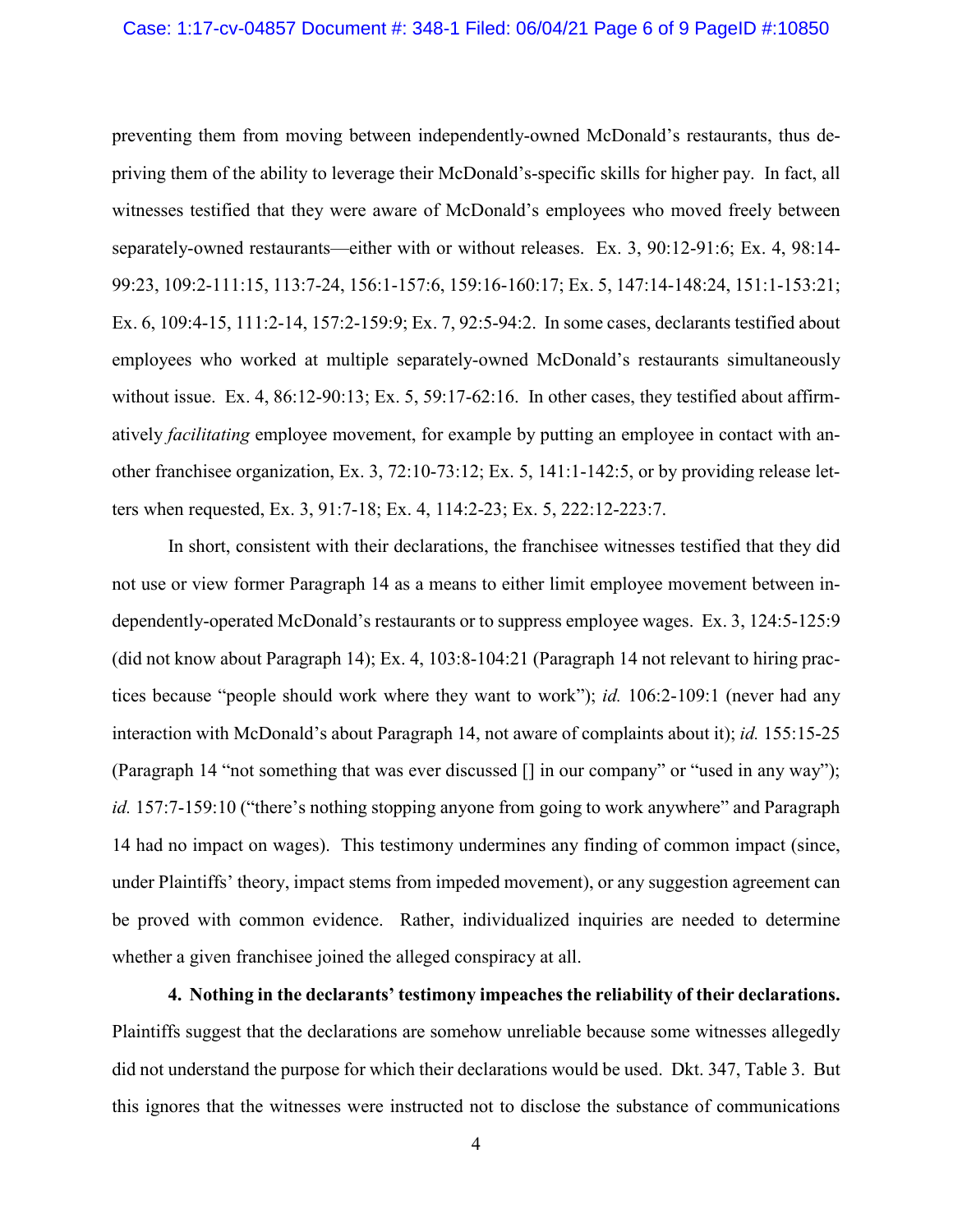with counsel, to preserve the attorney-client privilege. *See*, *e.g.*, Ex. 3, 33:23-34:9; Ex. 4, 68:24- 70:15; Ex. 5, 39:6-41:17; Ex. 6, 27:14-29:3; Ex. 7, 26:18-27:11. And it ignores that each declarant provided accurate facts under penalty of perjury about their experiences with recruiting, hiring, and training employees, and the degree to which they were aware of or followed Paragraph 14 (among other matters). *See*, *e.g*., Ex. 3, 36:9-39:12; Ex. 4, 66:2-82:7; Ex. 5, 41:6-52:9; Ex. 6, 30:22-47:4; Ex. 7, 33:25-45:9 (describing drafting process). That the witnesses did so without knowing whether or how the testimony might be used removes "self-interest" from the calculus of their credibility—making them more reliable, not less. *Compare Brenda L. v. Saul*, 392 F. Supp. 3d 858, 867 (N.D. Ill. 2019) (social security claimant's "self-interested" testimony discredited in light of contradictory evidence); *Schultz v. Am. Airlines, Inc.*, 901 F.2d 621, 623 (7th Cir. 1990) (testimony of "vitally interested" personal injury plaintiff by itself was insufficient to state a claim) *with* Ex. 4, 51:9-23, 71:11-21 (had an "arm's length perspective on [this lawsuit] since it didn't involve me personally"); Ex. 5, 38:19-22 (doesn't know whether the Allegroe organization could be held responsible for any wrongdoing).

The testimony similarly shows that those witnesses who worked with Ms. Deslandes had no axe to grind with her—instead, they tried to help her with very difficult personal circumstances, *see* Ex. 6, 167:5-170:13; Ex. 5, 192:14-193:6; 203:10-204:6, but wanted to set the record straight with respect to false accusations made about the Allegroe franchise organization—such as the fact that she never asked for, nor was denied, a "release" to move to another McDonald's restaurant and was never selected to attend Hamburger University, *see* Ex. 5, 44:16-45:7, 208:3-209:1, 216:13-217:2, 225:17-226:6; Ex. 6, 162:5-25, 170:10-22; Ex. 7, 131:19-132:1.

Finally, Plaintiffs' claim that the witnesses' deposition testimony contradicted their declarations is based on a misleading and incomplete picture of that testimony. When viewed in its proper context—rather than as cherry-picked soundbites—the testimony illustrates the veracity of the declarations. Higney Decl. Table 1 (compiling testimony omitted in Dkt. 347 Table 2).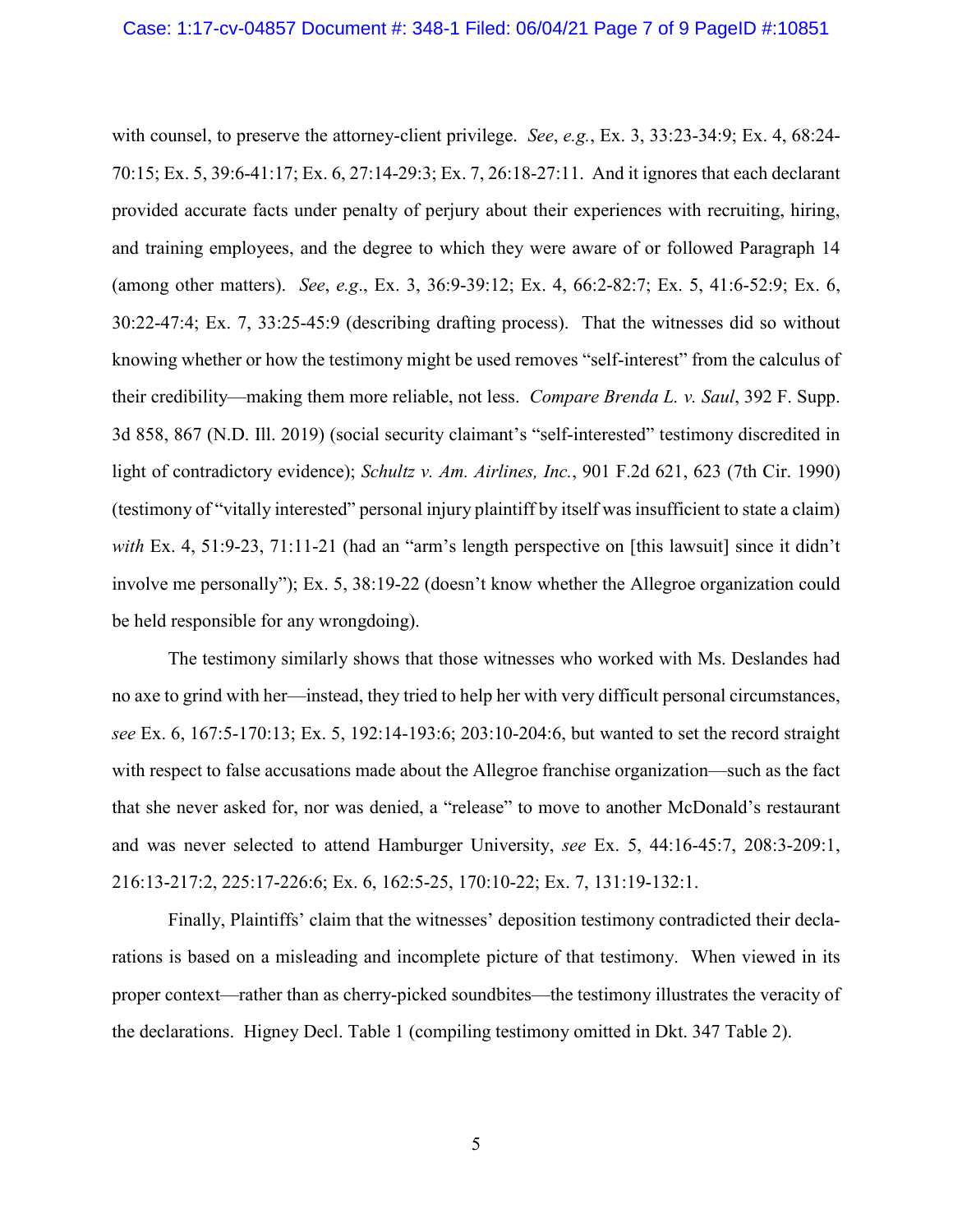Dated: June 4, 2021 Respectfully submitted,

## **McDONALD'S USA, LLC and McDONALD'S CORPORATION**

By: */s/ Rachel S. Brass*

Rachel S. Brass

### GIBSON DUNN & CRUTCHER LLP

Rachel S. Brass (admitted pro hac vice) Caeli A. Higney (admitted pro hac vice) Julian W. Kleinbrodt (admitted pro hac vice) 555 Mission St., Suite 3000 San Francisco, California 94105 Telephone: (415) 393-8200 Facsimile: (415) 374-8458 Email: RBrass@gibsondunn.com CHigney@gibsondunn.com

Matthew C. Parrott (admitted pro hac vice) 3161 Michelson Dr. Irvine, CA 92612 Telephone: (949) 451-3800 Facsimile: (949) 451-4220 Email: MParrott@gibsondunn.com

A&G LAW LLC

Robert M. Andalman (Atty. No. 6209454) Rachael Blackburn (Atty. No. 6277142) 542 S. Dearborn St.; 10th Floor Chicago, IL 60605 Tel.: (312) 341-3900 Fax: (312) 341-0700